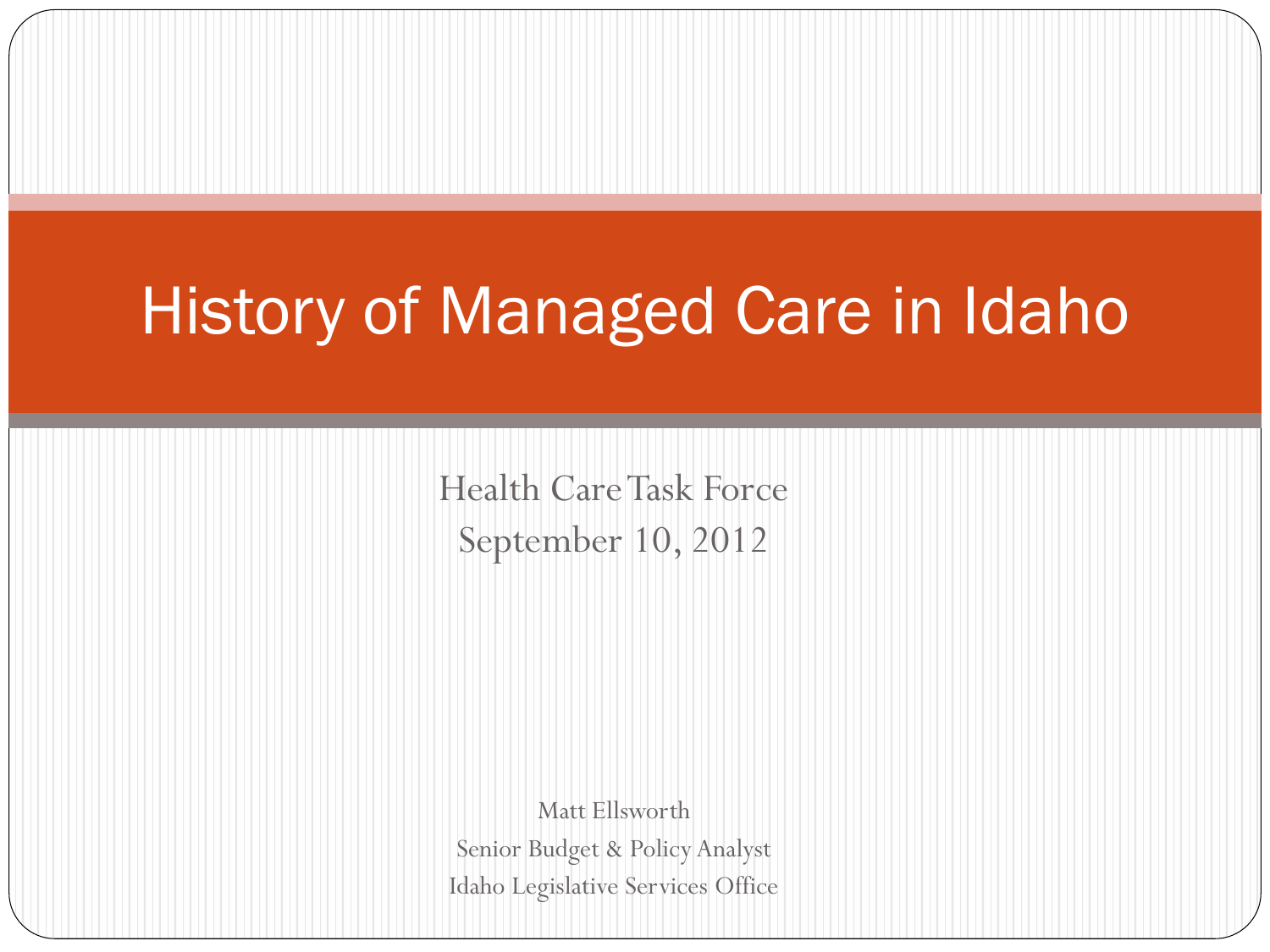# Medicaid Managed Care

- A combination of techniques designed to maintain or improve access to quality care *and* reduce costs by eliminating inappropriate and unnecessary services.
- Different approaches with varying degree of impact on health care system and method of payment for services.
	- *May* focus entirely on care coordination.
	- *May* include departure from conventional fee-for-service provider payments – Risk-Based Managed Care.
- OVERALL GOAL: To ensure the provision of appropriate health care services in a cost-efficient manner.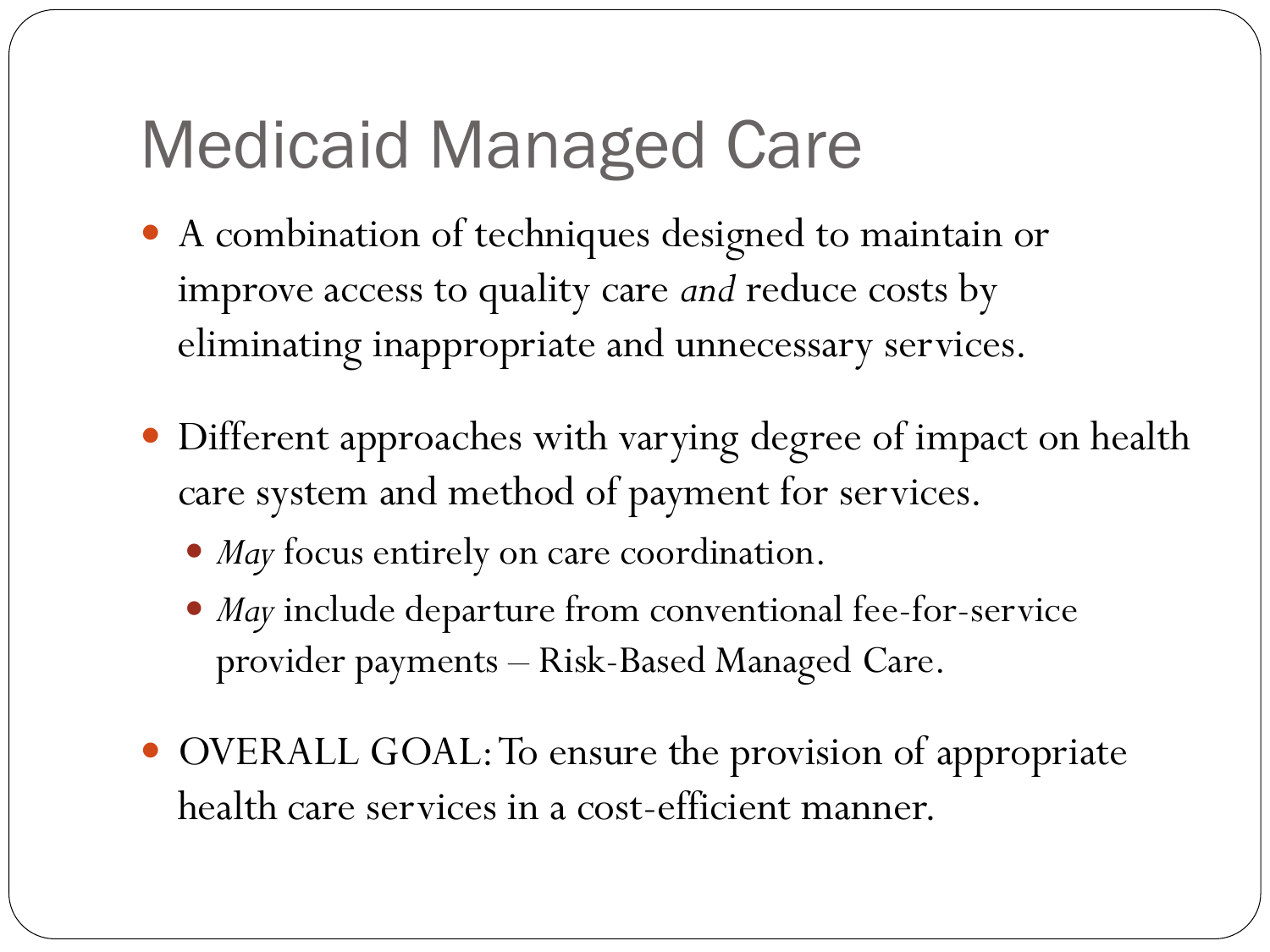# Primary Care Case Management

- Coordinate beneficiary care through a single primary care doctor or clinic.
- Primary care doctor addresses general health issues, and makes referrals when more specialized care is needed.
- Primary care doctor monitors specialized care.
- Primary care provider receives monthly fee in addition to traditional fee-for-service payments.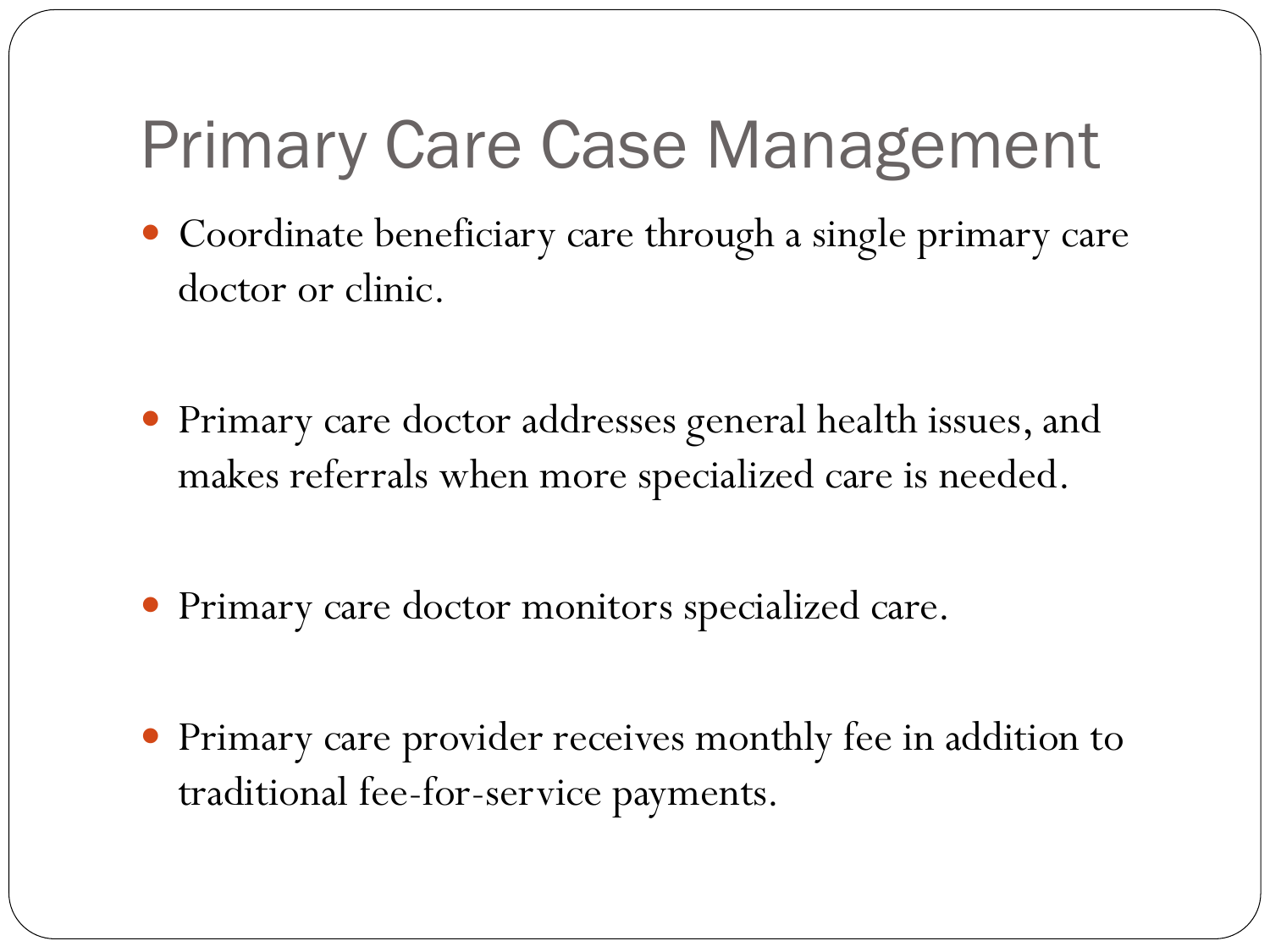# Primary Care Case Management

- **Healthy Connections**: Idaho's PCCM Program
	- Initiated in 1993.
	- Required for most people participating in Medicaid Basic or Enhanced Plan.
	- May require referral from primary care provider to receive specialized Medicaid services.
	- Patient Centered Medical Home Collaborative EO 2010-10.
	- More Information:

[http://healthandwelfare.idaho.gov/Medical/Medicaid/Managed](http://healthandwelfare.idaho.gov/Medical/Medicaid/ManagedCareforIdahoMedicaid/tabid/1931/Default.aspx/) [CareforIdahoMedicaid/tabid/1931/Default.aspx/](http://healthandwelfare.idaho.gov/Medical/Medicaid/ManagedCareforIdahoMedicaid/tabid/1931/Default.aspx/)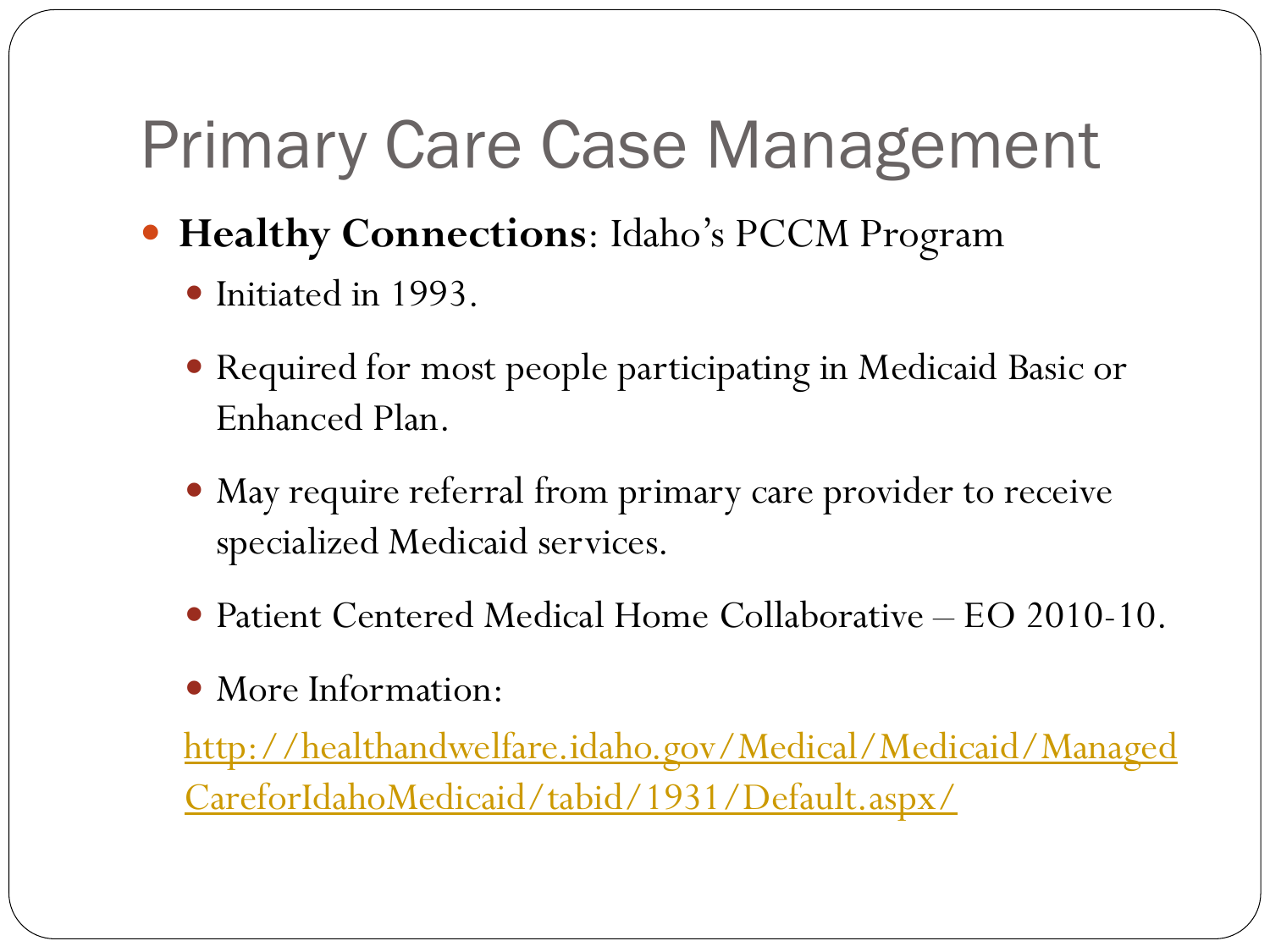# Expanding Managed Care in Idaho

- H 341: DHW Appropriation
	- Provided \$300,000 to prepare Medicaid Managed Care actuarial analysis for all Medicaid plans by population, subgroup, and region.
	- Existing conditions report.
- H 260: Medicaid Cost Containment
	- "The legislature finds that the current health care delivery system of payment to medicaid health care providers on a fee for service basis does not provide the appropriate incentives and can be improved by incorporating managed care tools, including capitation and selective contracting, with the objective of moving toward an accountable care system that results in improved health outcomes."